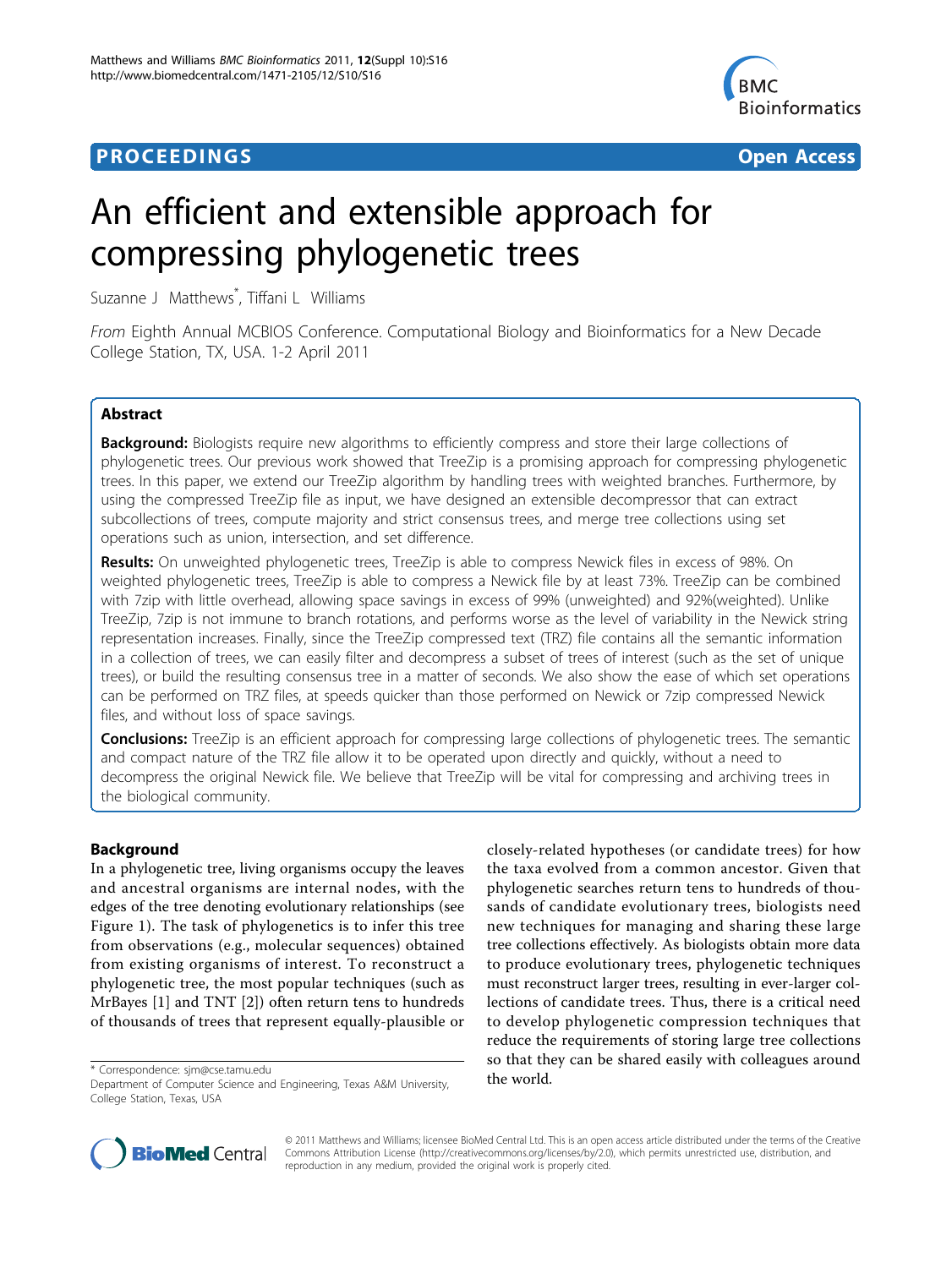<span id="page-1-0"></span>Matthews and Williams BMC Bioinformatics 2011, 12(Suppl 10):S16 http://www.biomedcentral.com/1471-2105/12/S10/S16



We introduced TreeZip [\[3\]](#page-11-0), a novel compression algorithm that reduces the requirements over standard compression algorithms (such as 7zip) for storing and sharing large collections of evolutionary trees. Given that many of the evolutionary relationships in a collection of phylogenetic trees are shared, the novelty of the TreeZip approach is storing such relationships only once in the compressed representation. TreeZip compresses a Newick file based on the semantic representation (i.e., tree bipartitions and unique topologies). The Newick format [\[4](#page-11-0)] is the most widely used file format to represent phylogenetic trees. In this format, the topology of the evolutionary tree is represented using a notation based on balanced parentheses (see Figure 2). A Newick formatted tree uses nested parentheses to represent the evolutionary relationships (or subtrees) within a phylogenetic tree. In a Newick file, each tree is located individually on separate lines. Figure 2 shows two sets of different, but equivalent Newick representations for the three trees shown in Figure 1. Matching pairs of parentheses symbolize internal nodes in the evolutionary tree.

However, the Newick representation of a tree is not unique. For a particular tree with  $n$  taxa, there are  $O$  $(2^{n-1})$  different (but equivalent) Newick strings to represent its topology. Consequently, general-purpose data compression techniques cannot leverage domain-specific information regarding the Newick file. Thus, our Tree-Zip approach shows that there is great potential for obtaining good compression by utilizing the semantic information in a Newick file of evolutionary trees.

## Related work

Besides TreeZip, the only other known phylogenetic tree compressor known by us is the Texas Analysis of Symbolic Phylogenetic Information (TASPI) algorithm [\[5,6](#page-11-0)]. The benefits of TASPI include compressing phylogenetic trees and computing their consensus. TreeZip shares these benefits as well as the ability to handle branch lengths, merge tree collections, and extract subsets of trees directly from the compressed TreeZip file. Also, the authors of TASPI state that their approach is not robust to the  $O(2^{n-1})$  different Newick representations of a phylogenetic tree. Our experimental results show

 $TO = (((A:0.12,B:0.14):0.32,C:0.81):0.34,(D:0.91,(E:0.63,F:0.40):0.23):0.21);$  $T1 = (((A:0.32,B:0.12):0.42,D:0.04):0.31,(C:0.62,(E:0.82,F:0.92):0.33):0.15);$  $T2 = (((A:0.24,B:0.63):0.31,E:0.72):0.43,(D:0.01,(C:0.22,F:0.33):0.11):0.46);$ 

(a) Newick string representations

 $TO = ((C:0.81, (B:0.14, A:0.12):0.32):0.34, ((E:0.63, F:0.40):0.23, D:0.91):0.21);$  $T1 = (((B:0.12,A:0.32):0.42,D:0.04):0.31,(C:0.62,(F:0.92,E:0.82):0.33):0.15);$  $T2 = ((E:0.72,(A:0.24,B:0.63):0.31):0.43,(D:0.01,(C:0.22,F:0.33):0.11):0.46);$ 

# (b) different, but equivalent Newick string representations

Figure 2 Example Newick string representations. Newick representations for the phylogenetic trees shown in Figure 1. Two different, but equivalent, Newick representations are given for each tree.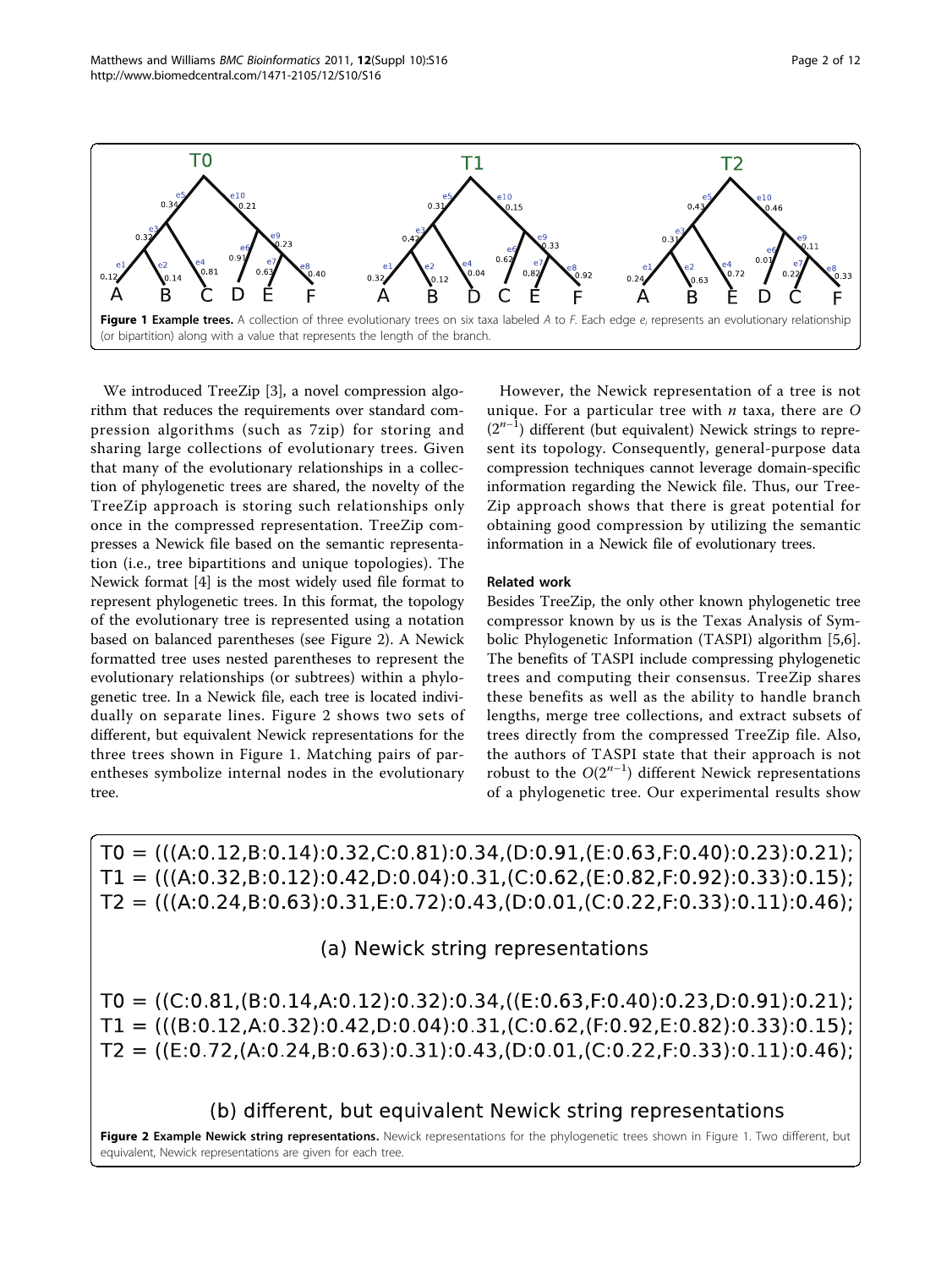that TreeZip's performance is not impacted by these different Newick representations.

#### Our contributions

In this paper, we improve upon our TreeZip algorithm in three significant ways. First, we extend TreeZip to handle weighted phylogenetic trees containing branch lengths as shown in Figure [1.](#page-1-0) Next, we show the extensibility of the TreeZip compressed format when given a Newick file representing a collection of  $t$  trees. That is, in addition to extracting all of the trees contained in a compressed TRZ file, we show how the TreeZip format can be used to perform additional extraction operations (such as returning the set of unique trees) and constructing majority and strict consensus trees. Our final extension shows how we can use set operations (such as union, intersection and set difference) on TRZ files to merge tree collections. We experimentally study the performance of our TreeZip algorithm in comparison to 7zip on four biological data sets, including freshwater (20,000 trees over 150 taxa), angiosperms (33,306 trees over 567 taxa), fish (90,002 trees over 264 taxa) and insects (150,000 trees over 525 taxa) tree collections. Of these datasets, the first three are weighted (have branch lengths), while the last is unweighted. Our largest (smallest) tree collection consists of 150,000 (20,000) trees requiring 434 MB (67 MB) of storage space. However, due to the storage requirements of weighted tree collections, our fish dataset consisting of 90,002 264-taxa trees has the largest file size of 533 MB.

Overall, our results show that the compressed TreeZip (TRZ) file is over 74% smaller than the original Newick file on weighted collections. On unweighted collections, it is 98% smaller. When TreeZip is coupled with 7zip, the resulting TRZ+7zip file is on average 92% smaller on weighted collections. On unweighted collections, the TRZ +7zip file is in excess of 99.8% smaller than the original Newick file. Given that there are  $O(2^{n-1})$  different Newick representations for a phylogenetic tree, we study the impact of these different, but equivalent representations on both the TreeZip and 7zip approaches. The results show that as the number of different Newick representations increases, there is a significant increase in 7zip's compressed representation. TreeZip, on the other hand, is robust to changes in the Newick string representation of a tree. Furthermore, not only does TreeZip produce a smaller compressed file than 7zip, it often does so in a time that is faster or comparable to 7zip.

Beyond decompressing a TRZ file to its original Newick representation, our experiments provide exciting results related to the flexibility of extracting additional information from the compressed file. Of interest to biologists are the unique set of trees that are contained in their tree collection (or compressed TreeZip file). Moreover, we can output the strict and majority consensus trees from the phylogenetic data in the TRZ file in less than one second on the tree collections studied in this paper. Since the TRZ file is text, various set operations can be quickly and efficiently performed on the TRZ representation of a weighted (unweighted) collection of trees up to 5 (60) times faster than on the Newick representation. Thus, our results show that the TRZ file is an effective and extensible compressed format that biologists can leverage to manage their large tree collections.

#### Paper structure

The rest of this paper is organized as follows. In our Methods section, we describe the TreeZip algorithm, including the mechanisms behind compression, decompression, and our set operations functionality. We also describe our experimental methodology. We describe and discuss our experimental results in our Results and Discussion section. Lastly, we summarize our findings in Conclusions.

## Methods

The TreeZip algorithm is composed of two main parts: compression and decompression. In the subsections that follow, we first discuss the process of compression, in which a Newick input file is transformed into the TreeZip compressed format, or TRZ file. Next, we discuss decompression, in which a TRZ file is used to reconstruct the desired set of phylogenetic trees in Newick format. We note here that since any phylogenetic tree with  $n$  taxa has  $O(2^{n-1})$  equivalent Newick string representations, any one of these equivalent Newick string representations can be used as the decompressed version. We continue with a description of the algorithm behind the TreeZip set operations. Unlike the compression and decompression functions, the TreeZip set operations take as input two TRZ files, and outputs a single TRZ file. In this manner, set operations are performed in the context of a TRZ file, without any loss of space savings. Lastly, we present a summary of our experimental methodology.

#### Compression

In the Newick input file, each string  $i$ , which represents tree  $T_i$ , is read and stored in a tree data structure. During the depth-first traversal of input tree  $T_i$ , each of its bipartitions is fed through two universal hash functions,  $h_1$  and  $h_2[7]$  $h_2[7]$  $h_2[7]$ . There are  $2(n-1)$  total bipartitions contained in each tree  $T_i$ , where *n* is the number of taxa. Thus, each of the 6-taxa trees in Figure [1](#page-1-0) contains 10 bipartitions. Both of the universal hashing functions require as input a  $n$ -bit bitstring representation of each bipartition in tree  $T_i$ . Taxa are ordered lexicographically, where  $b_0$  represents the first bit and the first taxon name in the ordering,  $b_1$  is the second bit representing the taxon in the ordering, etc. For the phylogenetic trees shown in Figure [1,](#page-1-0) the taxa ordering is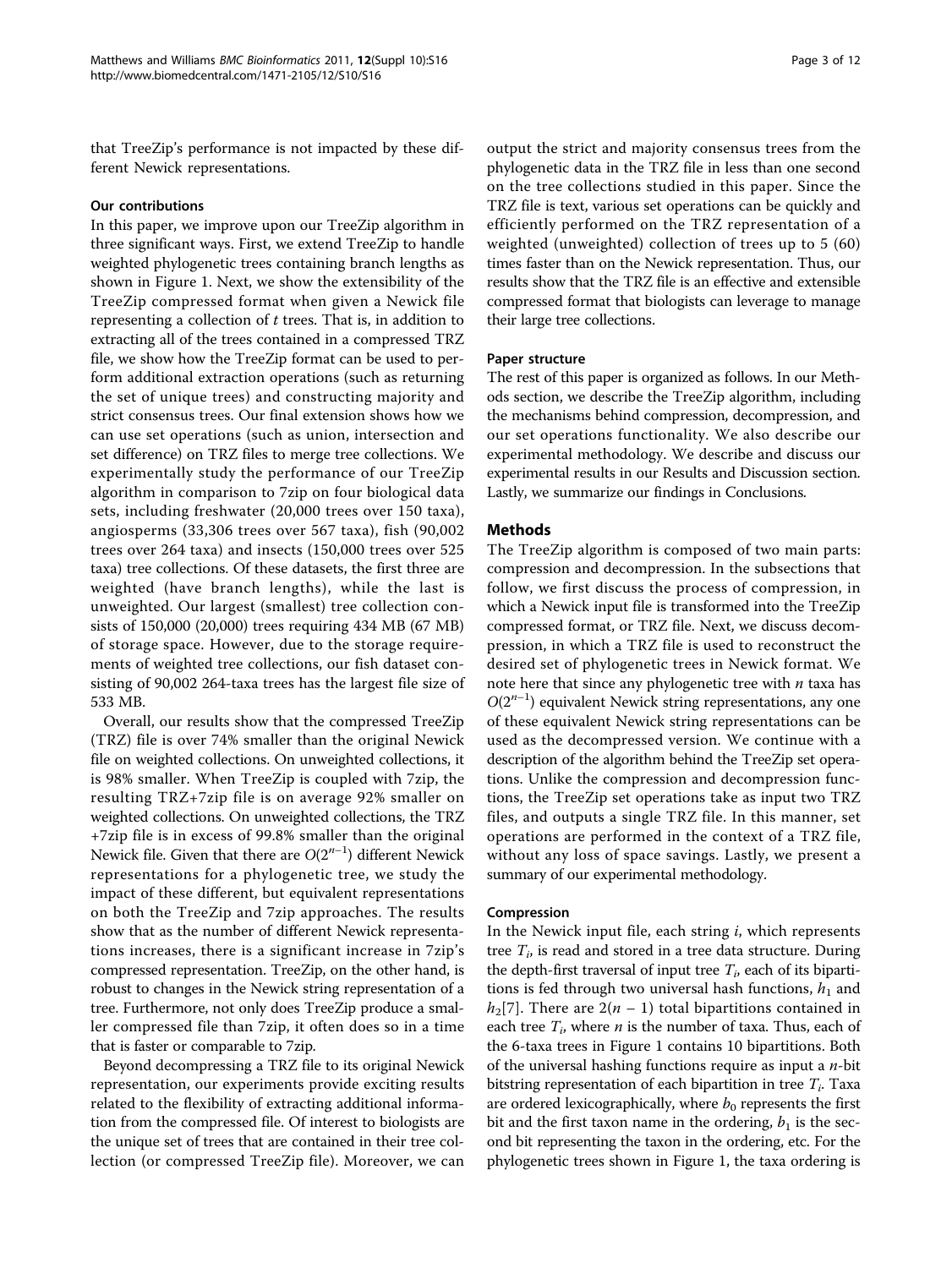A, B, C, D, E, and F. The bitstring 100000 represents the bipartition A|BCDEF, which corresponds to edge  $e_1$  in each of the three trees. In tree  $T_0$ , edge  $e_5$  corresponds to the bipartition ABC|DEF or bitstring 111000, which is formed by performing an OR operation on the bitstrings of its children represented by edges  $e_3$  and  $e_4$ . The bipartition DEF|ABC corresponds to the bitstring 000111, which has a branch length of 0.21 denoted by edge  $e_{10}$  in tree  $T_0$ . Step 1: storing bipartitions in a hash table

The hash function  $h_1$  is used to generate the location (index) for storing a bipartition in the hash table.  $h_2$  is responsible for creating a unique and short bipartition identifier (BID) for the bipartition so that the entire  $n$ -bit bitstring does not have to be analyzed in order to insert bipartitions into the hash table. Our two universal hash functions are defined as follows:  $h_1(B) = \sum b_i r_i \mod m_1$ and  $h_2(B) = \sum_{i} b_i s_i \mod m_2$ .  $R = (r_0, ..., r_{n-1})$  is a list of random numbers in the range of  $(0, ..., m_1 - 1)$ , and  $S = (s_0,$  $..., s_{n-1}$ ) is a list of random integers between (0, ...,  $m_2$  – 1).  $B = (b_0, ..., b_{n-1})$  is a bipartition represented as an *n*bit bitstring.  $m_1$  represents the number of entries (or locations) in the hash table.  $m_2$  represents the largest bipartition ID (BID) given to a bipartition.  $b_i$  represents the *i*th bit of the  $n$ -bit bitstring representation of the bipartition B.

Figure [3](#page-4-0) shows how the bipartitions from Figure [1](#page-1-0) are stored in our hash table. Each entry represents a unique bipartition and the hash line consists of a BID, its bitstring representation, a list of trees that contain that contain it, and the respective branch lengths for each of trees. In this figure,  $R = (22, 45, 19, 27, 12, 20), S = (32, 12, 12, 20)$ 42, 24, 31, 16, 26),  $m_1 = 37$ , and  $m_2 = 3$ , 701.

The first three lines of the compressed TRZ file represent the taxa names, the number of trees in the file, and the number of unique bipartitions. Afterwards, we process each hash table row which will represent a line in the compressed file. There are three components (bitstrings, tree ids, branch lengths) to a TRZ line. We also note here that bipartitions stored in the TRZ file are stored in sorted order according to the number of ones they contain. Ties are broken lexicographically. This guarantees that if two tree collections have equivalent one-to-one corresponding sets of trees, the TRZ files of the two collections will be identical despite differences in the Newick string representations. Below, we describe how TreeZip encodes each of these components.

## Step 2: encoding bitstrings

Once all of the bipartitions are organized in the hash table, we begin the process of writing the TRZ compressed file, which is a plain text file. We run-length encode our bitstrings. Run-length encoding is a form of data compression in which runs of data (i.e, sequences in which the same data value occurs in many consecutive data elements) are stored as a single data value and count, rather than as the original run. For the bitstring 110000 in Figure [3,](#page-4-0) we would have a run-length encoding of 1:2 $\cup$ 0:4, where each  $x : y$  element represents the data value  $(x)$  and the number of repetitions  $(y)$ . The  $\cup$  character denotes a space. Since bitstrings can either contain runs of 1s or 0s, we introduce two new symbols. 1: is encoded as K, while 0: encoded as L. (We use characters A through J for compressing our list of tree ids described shortly.) Hence, we encode the bitstring 110000 as K2L4. In our experiments, we considered taking every group of 7 bits in our bitstring and translating it to an ASCII character. However, we were able to get better compression by using run-length encoding, which showed significant benefits on our biological tree collections consisting of hundreds of taxa.

#### Step 3: identifying and encoding the set of unique tree ids

Let  $\mathcal T$  represent the set of evolutionary trees of interest, where  $|T| = t$ . For a bipartition *B*,  $B_{in}$  represents the set of the trees in  $\mathcal T$  that share that bipartition.  $\mathcal B_{out}$  is the set of trees that do not share bipartition B. Since these sets are complements, their union comprises the set  $\mathcal T$ . To minimize the amount of information present in our TRZ output, we print out the contents of the smaller of these two sets. If  $|\mathcal{B}_{in}| \leq |\mathcal{B}_{out}|$ , then we output  $B_{in}$ . Otherwise,  $B_{out}$  is outputted. In our TRZ file, we denote  $B_{in}$  and  $B_{out}$  lines with the '+'and '-' symbol, respectively.

Even with use of the smaller of the  $B_{in}$  or  $B_{out}$  sets, the list of tree ids can get very large. This is due to the fact that as  $t$  grows large, the number of bytes necessary to store a single id also grows. We note first that a tree T can be represented as a  $k$ -bit bitstring, where  $k$  is the number of bipartitions discovered in the collection. If we feed these k-bit bitstring representations into a slightly modified version of the above hash functions, we can obtain the set of unique trees,  $U$ , where  $|U| = u$ . This set of unique trees are given the corresponding tree ids of  $0...u - 1$ , and will represent the total set of trees in consideration with any bipartition. Duplicate information is encoded and stored at the end of the TRZ file.

Since the trees are inserted into the hash table in their order of appearance in the Newick file, our lists of tree ids will be in increasing order. As a result, we store the differences between adjacent elements in our tree id list. These differences are then run-length encoded. To eliminate the need for spaces between the run-length encoded differences, the first digit of every element is encoded as a character, with 0…9 represented by A…J. Consider bitstring 000011, which is in row 30 (its  $h_1$ ) value) in our hash table shown in Figure [3](#page-4-0) and has an  $h_2$  value of 42. The  $\mathcal{B}_{out}$  set will be used for this bipartition, and its run-length encoded differences will be 2, which will be encoded as C. Given the large number of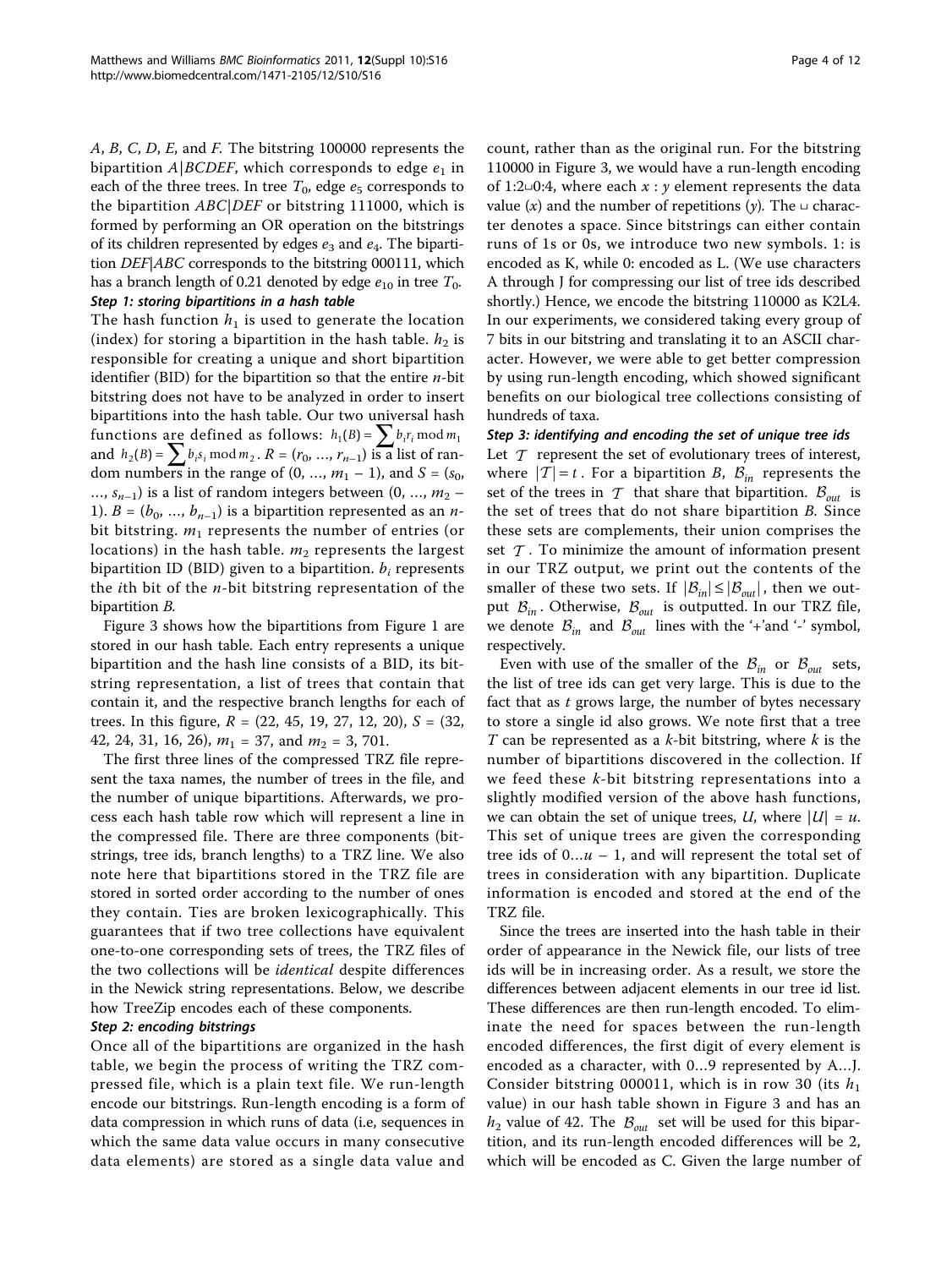<span id="page-4-0"></span>

shared bipartitions in a collection of trees that result from a phylogenetic search, there will be many more unique trees than unique bipartitions. Hence, encoding the differences in the tree ids leverages the sharing among the trees—especially since 1 is the most common difference between adjacent elements in the tree id lists. Step 4: encoding branch lengths

# The last item to process on a hash line are the branch lengths associated with a unique bipartition. Branch lengths take the form  $x, y$ , where x is the integral and y the mantissa. For this domain, branch lengths tend to be very small  $(x = 0)$ . Hence, we use this property to our advantage by only encoding the integral in special cases  $(x > 0)$ . For these special cases, we store the integral separately along with its related tree id. On the datasets studied here, at least 99.6% of the branch lengths begin

with 0. The mantissa corresponds to a fixed number,  $k$ , of digits. For our tree collections,  $k = 6$ . To encode the mantissa, we take two digits at a time (since we can guarantee this value fits into a byte) and translate it into a readable ASCII character. For example if we have a value of 99 as input, we add 33 to create the corresponding Extended ASCII readable character ä. It is necessary to add 33 to any input value since the first 32 characters in ASCII are non-printable, control characters. We tried different universal integer encodings (e.g., variable byte encoding) [[8](#page-11-0)], but given the range of integers represented by k digits, the various integer encodings did not result in a smaller compressed file. This is due to the fact that when  $k = 6$ , universal codes become less effective than straight binary as the size of the integers themselves increase [[8](#page-11-0)]. Furthermore, we achieve better compression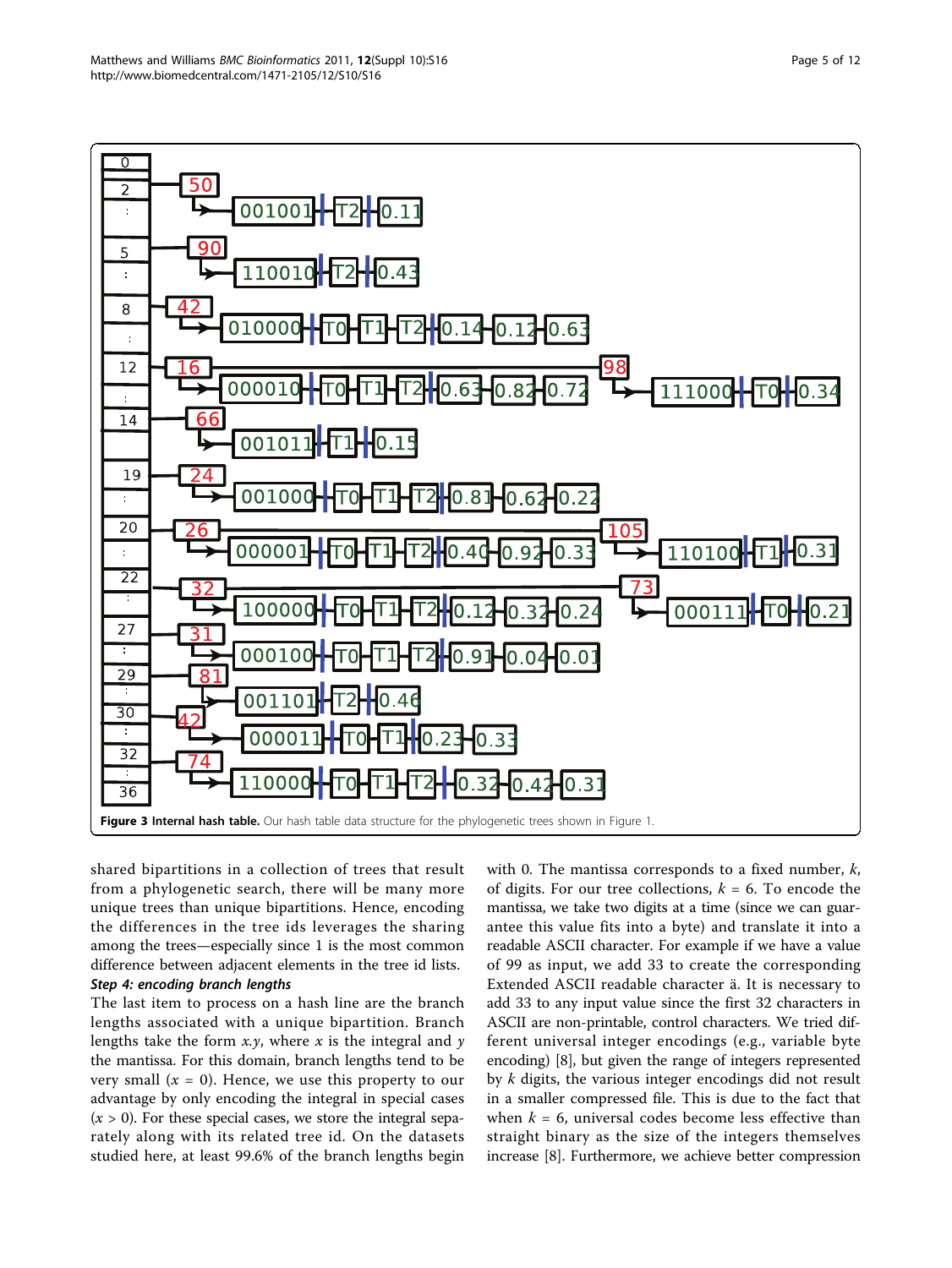by feeding the resulting TRZ file to a general-purpose compressor such as 7zip.

However, when using variable byte encoding for the branch lengths, 7zip's algorithm could not reduce the file size any further and resulted in a much larger compressed file.

Lastly, we note that branch lengths are not compacted like tree ids since the branch lengths originate from an infinite set of real numbers. Tree ids, on the other hand, are drawn from a finite set of  $t$  tree ids ranging from  $0$ to  $t-1$ .

## Decompression

The two major steps of the decompression in TreeZip are decoding the contents in the TRZ file and rebuilding the collection of t trees. Decoding reconstructs the original hash table information which consists of bipartition bitstrings and the tree ids that contain them. When the TRZ file is decoded, each line of the file is processed sequentially. First, the taxa information is fed into TreeZip. Next, the number of trees is read. Each bipartition is then read sequentially.

#### Decompression data structures

To assist in bipartition collection, we maintain two data structures M and N, both which are  $t \times k$  matrices, where  $k = 2n$  is the maximum number of bipartitions for a phylogenetic tree. The length of each matrix corresponds to the number of trees specified in the TRZ file. Each row i in matrix M corresponds to the bipartitions required to rebuild tree  $T_i$ . The corresponding row in matrix N is the list of associated branch lengths. For example, in Figure [3](#page-4-0), the bipartition at row 32 of our hash table (it's  $h_1$  value) is shared among all the trees. It is therefore added to every row in  $M$ . To  $N$ , we add the value 0.32 to  $N[0]$ , 0.42 to  $N$ [1] and 0.31 to  $N[2]$ , signifying that these are the associated branch lengths for the corresponding bipartition in M. On the other hand, the bipartitions 11100 and 001001 are contained only in trees  $T_0$  and  $T_2$  respectively, and therefore will be added to  $M[0]$  and  $M[2]$ . Thus, we also add branch lengths 0.34 and 0.11 to  $N[0]$  and  $N[2]$ . Since each bipartition is processed in order in our TRZ file, we are able to guarantee a one to one correspondence between the values in  $M$  and  $N$ . We also maintain a separate data structure that stores duplicate tree information to assist in the construction for M and N.

## Flexible decompression

Decoded bitstrings are the basic units for building trees. Once the bitstrings, associated tree ids and branch lengths are decoded, we can build the original trees one by one. In order to build tree  $T_i$ , the tree building function receives as input matrix row  $M[i]$  which contains the bipartitions encoded as bitstrings for tree  $T_i$ , and matrix row  $N[i]$ which contain the associated branch lengths for each bipartition in  $M[i]$ . Each of the t trees is built starting from tree  $T_0$  and ending with tree  $T_{t-1}$ , whose bipartitions (branch lengths) are stored in  $M[0]$  ( $N[0]$ ) and  $M[t-1]$  $(N[t-1])$ , respectively. The trees are reconstructed in the same order that they were in the original Newick file. However, given  $O(2^{n-1})$  possible Newick strings for a tree  $T_i$ , the Newick representation that TreeZip outputs for tree  $T_i$  will probably differ from the Newick string in the original file. This is not a problem semantically since the different strings represent the same tree.

To build tree  $T_i$ , it is initially represented as a star tree on  $n$  taxa. A star tree is an bitstring representation consisting of all 1's. In the TRZ file, bipartitions are stored in decreasing order of their bitstrings. This means the when it is time to rebuild trees, the bipartitions that group together the most taxa appear first. The bipartition that groups together the fewest taxa appears last in the sorted list of '1' bit counts. For each bipartition  $i$ , a new internal node in tree  $T_i$  is created using the bitstring in  $M[i]$ , and the associated weight is added using the value in  $N[i]$ . Hence, the taxa indicated by the '1' bits become children of the new internal node. The above process repeats until all bipartitions are added to tree  $T_i$ .

The decompressor can also output sub-collections of trees of interest to the user. For example, if the user was interested in the set of unique trees in the collection (rather than the entire collection), TreeZip can return this set of trees of interest to the user. In addition, TreeZip has built-in functionality to return the strict and majority-rule consensus trees of an encoded collection of trees in a couple of seconds to the user. The strict and majority-rule consensus trees are especially of interest to biologists, since this is the summary tree structure that commonly appears in publications. Furthermore, these subcollections of trees can be produced directly from the TRZ file, without a need to decompress the original collection. In other words, operations can be performed directly on the TRZ file without requiring a loss of space savings. This is not the case with standard compression approaches which produce unreadable binary output. In these cases, the original file must always be fully decompressed in order for any operations to be performed, resulting in zero space savings.

#### Set operations

One of our goals is to show that the TRZ file represents a viable alternative archive format to the Newick file for representing large collections of trees. If the same set of operations can be performed on a TRZ file that can be done on a Newick file, then we can argue that the two file types are equivalent. In order to accomplish this goal, we implemented a series of set operations that exploits the textual structure of the TRZ file to produce sets of trees of semantic interest. The set operation functions in TreeZip takes as input two TRZ files and outputs a single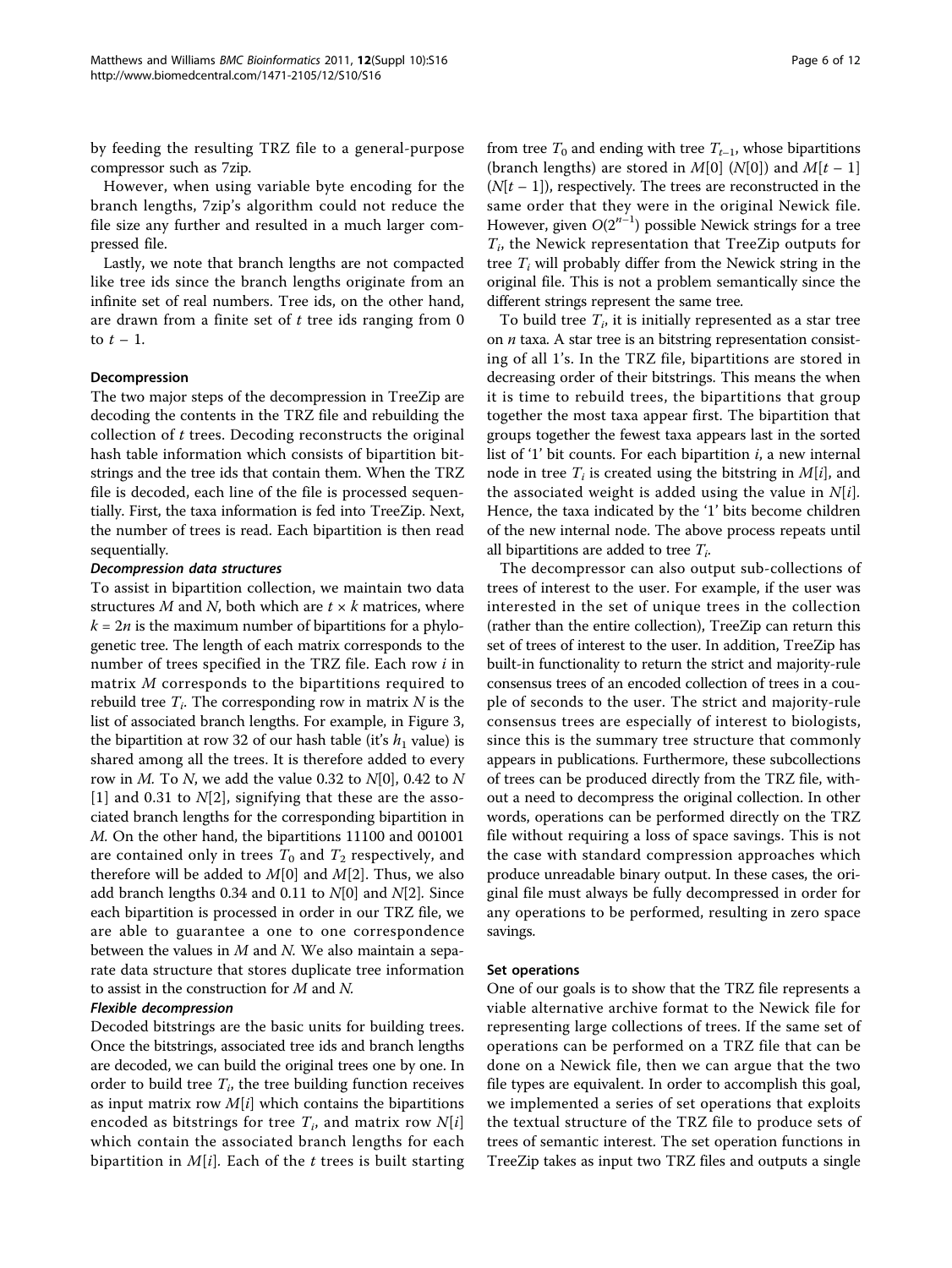TRZ file that represents the results of a particular set operation. Here, we implement three set operations in total: union, intersection, and set difference. The union between two collections of trees is defined as the set of unique trees that exist over both collections. The intersection between two collections is defined as the set of unique trees that exist in the first collection and the second collection. The set difference between two collections is defined as the set of unique trees that exist in the first collection and not in the second. For example, consider the collections stored in Files 1 and 2 in Table 1. In this example, each file contains three trees for a total of six trees labeled from 1 to 6. Trees 1 and 4 are identical. All other trees are distinct from each other. The union between the trees in files 1 and 2 consists of five trees (trees 1, 2, 3, 5, and 6). The intersection consists of one tree (tree 1), and the set difference consists of two trees (trees 2 and 3).

TreeZip is able to perform these set operations (and other operations) quickly since the set of unique bipartitions and trees are known and already encoded into the TRZ file. TreeZip then uses this encoded information to create a new TRZ file with the set of desired trees without needing to rebuild the tree structures. On the other hand, if one were to attempt to perform these operations on a Newick file, the bipartitions from each tree will have to be extracted and the relationships between the set of trees will have to be discovered every single time. As tree collections grow large, this can pose a significant overhead. Lastly, we stress again that these set operations can all be performed on the input TRZ files without any loss of space savings. This is of critical interest, as it shows the viability of using the TRZ file as an alternative format for storing trees. With standard compression methods, the resulting binary file must always be decompressed in order for any type of manipulation on the data to be performed. As a result, these could not be considered as alternative formats to the Newick file. The TRZ file on the other

#### Table 1 Two Sample Files of Weighted Trees

| File 1                                                                                                 |
|--------------------------------------------------------------------------------------------------------|
| 1. $(((A: 0.12, B: 0.13): 0.14, C: 0.15): 0.16, (D: 0.17, (E: 0.18, F: 0.19):$<br>$0.20$ : $0.21$ :    |
| 2. (((A: 0.11, B: 0.34): 0.29, D: 0.23): 0.22, (C: 0.24, (E: 0.25, F: 0.26):<br>$0.27$ : $0.28$ :      |
| 3. $(((A: 0.29, B: 0.11): 0.31, E: 0.33): 0.15, (D: 0.38, (C: 0.36, F: 0.37):$<br>$0.32$ ) : $0.31$ ); |
| File 2                                                                                                 |
| 4. (((E: 0.18, F: 0.19): 0.20, D: 0.17): 0.21, (C: 0.15, (A: 0.12, B: 0.13):<br>$0.14$ : 0.16):        |
| 5. $(((A: 0.34, B: 0.23): 0.21, C: 0.53): 0.24, (F: 0.41, (E: 0.13, D: 0.51):$                         |
| $0.21$ : $0.33$ :                                                                                      |

hand is a viable format because set operations can be performed on it. Furthermore, since there is no loss of space savings, the TRZ file is a more efficient way of storing collections of trees.

#### Experimental methodology

Our implementation of TreeZip used in the following experiments can be found at [http://treezip.googlecode.](http://treezip.googlecode.com) [com](http://treezip.googlecode.com). Experiments were conducted on a 2.5 Ghz Intel Core 2 quad-core machine with 4 GB of RAM running Ubuntu Linux 8.10. TreeZip is written in C++ and compiled with gcc 4.4.3 with the -02 compiler option.

#### Biological trees

Below, we provide a description of the four biological tree collections used in this study. Our tree collections include trees with weighted and unweighted branches. While more details are provided in the references for our published tree collections, weighted trees were obtained by running a Bayesian phylogenetic analysis using MrBayes [[1\]](#page-11-0). The unweighted trees were derived from a maximum parsimony analysis using TNT [[2\]](#page-11-0). For each dataset, the Newick tree file contains  $t$  trees in the input file. All of the weighted collections we use for our experiments contain binary trees. The unweighted insects dataset, however, contains multifurcating (or non-binary) trees.

1. freshwater: 20,000 weighted trees obtained from an analysis of 150 taxa (23 desert taxa and 127 others from freshwater, marine, and oil habitats) [[9\]](#page-11-0). The size of the Newick file for this tree collection is 67 MB. There are 1,318 unique bipartitions out of 5, 960, 000 total bipartitions.

2. angiosperms: 33,306 weighted trees obtained from an analysis of a 567 taxa (560 angiosperms, seven outgroups) [[10\]](#page-11-0). The size of the Newick file for this tree collection is 429 MB. There are 3,011 unique bipartitions out of 37, 702, 392 total bipartitions.

3. fish: 90,002 weighted trees obtained from an analysis 264 fish taxa (an unpublished collection from M. Glasner's lab at Texas A&M University). Only binary trees are contained in this dataset. The size of the Newick file for this tree collection is 533 MB. There are 12,379 unique bipartitions out of 47, 341, 052 total bipartitions.

4. insects: 150,000 unweighted trees obtained from an analysis 525 insect taxa [[11\]](#page-11-0). The trees contained in this set are multifurcating. The size of the Newick file for this tree collection is 434 MB. There are 573 unique bipartitions out of 157, 200, 000 total bipartitions.

#### Measuring performance

We compare TreeZip to the 7zip compression algorithm. In our previous work [[3\]](#page-11-0), we found that 7zip is the most effective method for compressing phylogenetic trees amongst the standard compression methods (e.g. gzip, bz2). We measure the performance of our TreeZip algorithm in two primary ways: space savings and by using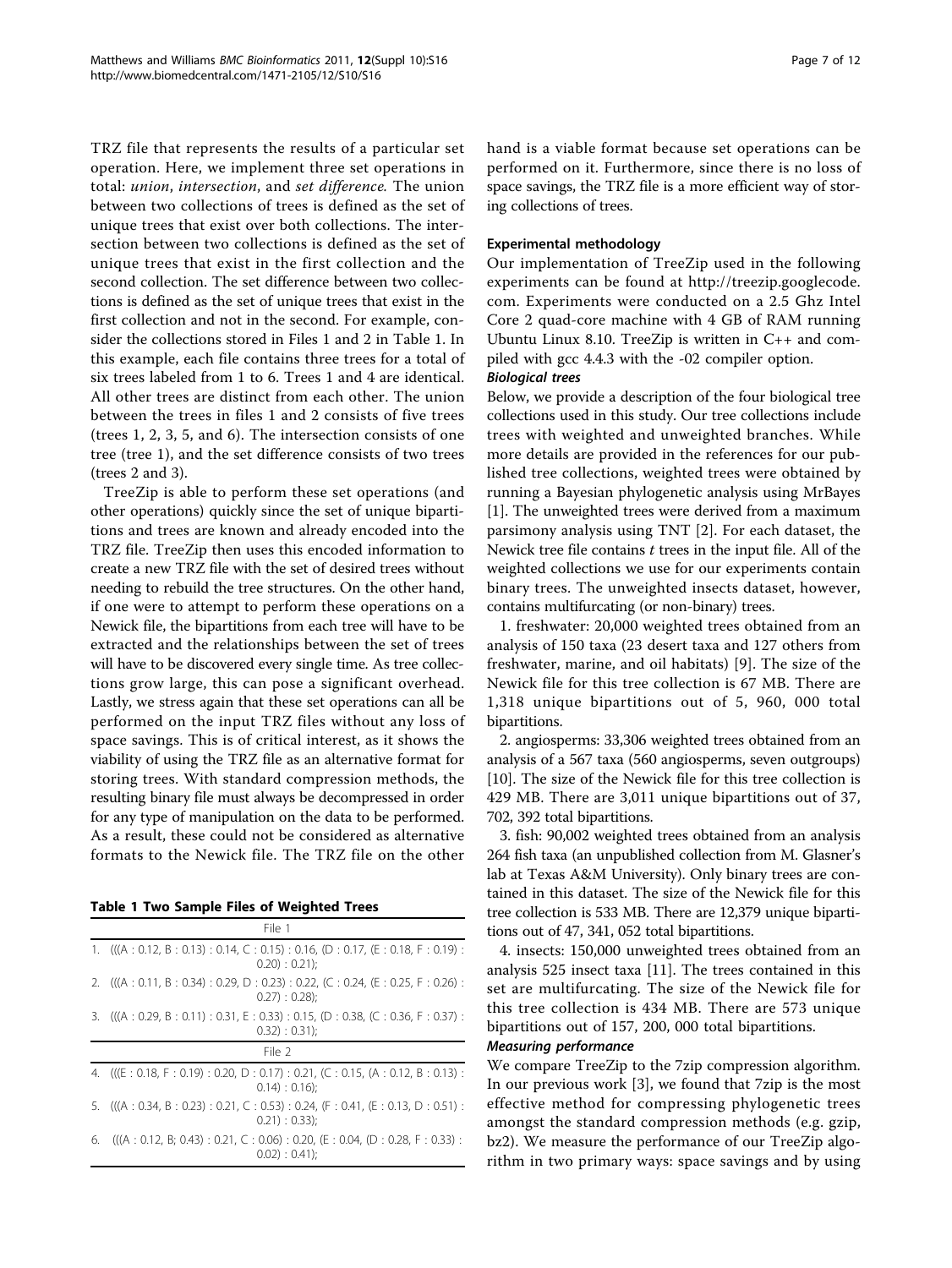different, but equivalent Newick strings. Please note that 7zip here represents a Newick file compressed with the 7zip compression scheme.

Space savings and running time We use the space savings measure to evaluate the performance of Tree-Zip in comparison to general-purpose compression algorithms. The space savings  $S$  is calculated as

 $S = 1 - \frac{\text{compressed file size}}{\text{original file size}} \times 100$ . A higher space savings

percentage denotes better compression of the original file. The goal is to get the level of space savings as close to 100% as possible. A value of 0% indicates no difference from the uncompressed, original Newick file. We also use running time to calculate how long each algorithm requires to compress and decompress a file. Time is shown in seconds.

Different, but equivalent Newick representations As mentioned previously, for any given tree of  $n$  taxa, there are  $O(2^{n-1})$  Newick string representations associated with it. Since general purpose compression methods such as 7zip compress tree files by looking for redundancy at the Newick string level, they are unable to efficiently compress trees when there is a lack of redundancy in the Newick string representations. To illustrate this, we created a different, but equivalent Newick file for each dataset. For a Newick file containing  $t$  trees, each tree receives a different, but equivalent Newick representation. We note that using different, but equivalent Newick representations does not change the size of the resulting Newick file. For example, our fish dataset consisting of 90,002 trees over 264 taxa requires 533 MB of storage space. The Newick file containing different, but equivalent Newick strings still occupies 533 MB of disk space.

### Results and discussion

In this section, we explore the compression and decompression performance of 7zip, TreeZip, and TreeZip+7zip. Our previous results [[3\]](#page-11-0) show that 7zip is the best generalpurpose compressor in comparison to gzip and bzip. The TreeZip+7zip compressed format is the TreeZip (TRZ) format which is then fed to 7zip for further compression. Moreover, our previous study showed that TreeZip outperforms TASPI. Since no implementation of TASPI is available and since none of the trees we had available that were used in the TASPI experiments had branch lengths, we could not compare TreeZip to TASPI in the context of this study.

Finally, each point in the plots represents the average performance over three runs.

## Compression performance

Figure 4 shows the performance of TreeZip's compression algorithm. Figure 4(a) shows run-time information, and Figure 4(b) shows space savings results. On the freshwater and angiosperms datasets, TreeZip is faster than 7zip. However, as the number of trees under consideration increases in size, so does the amount of time needed for compression. In terms of size, the TRZ file by itself is larger than the 7zip file. However, we obtain an average of 75% space savings on our weighted collections, and about 99% space savings on our unweighted collection. The discrepancy in space savings between the weighted and unweighted cases underlines the complexity of compressing branch lengths. However, we note that when the TRZ file is combined with 7zip, the TRZ +7zip file has space savings on average of about 96%. 7zip by itself, on the other hand, averages about 93% space savings.

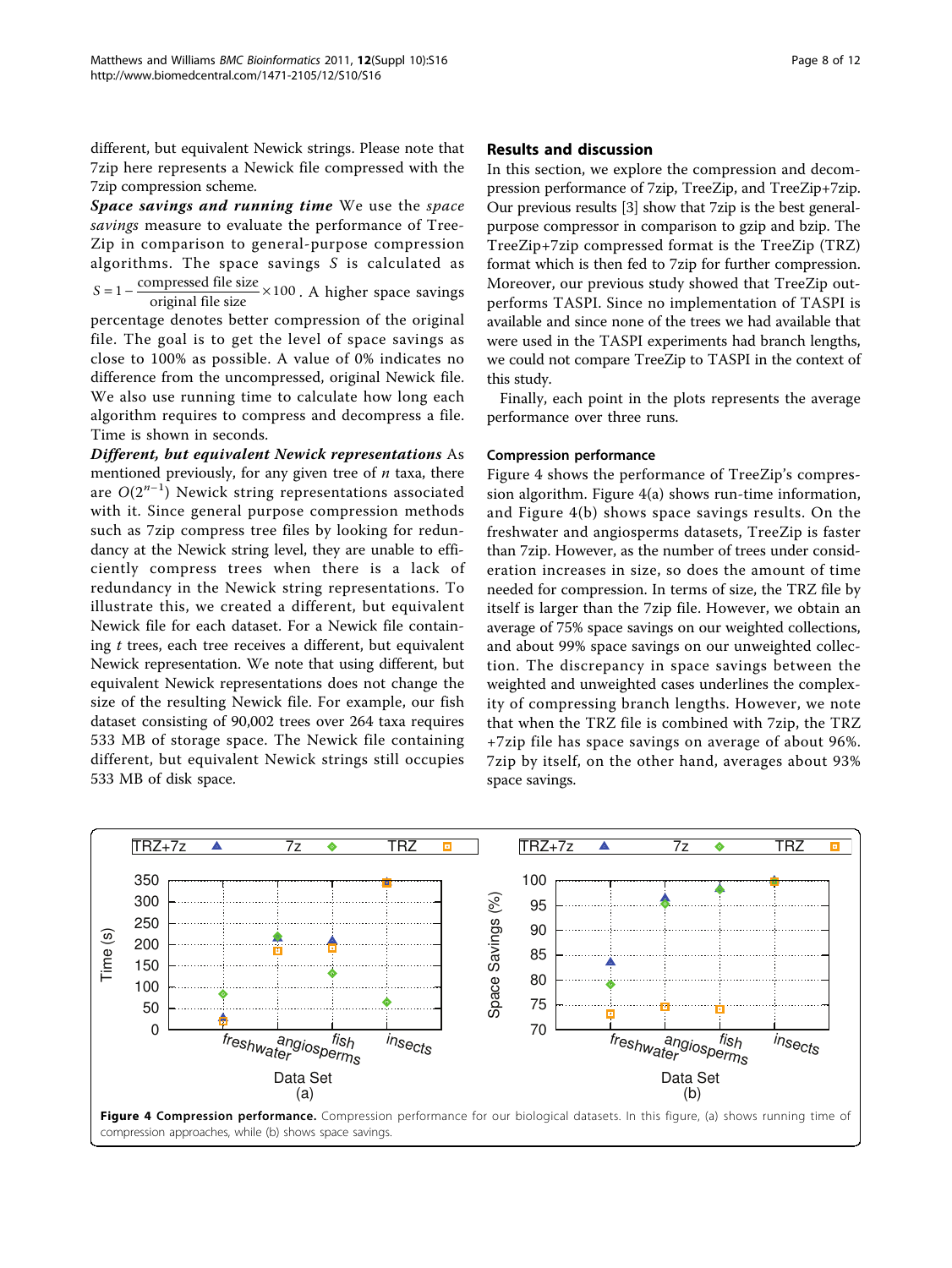To measure the effects of branch rotations on our datasets, we took each set of trees and gave them a random, but equivalent Newick string representation. We refer to this process as commuting the Newick representation. Figure 5 shows the performance of the various compression schemes on different, but equivalent Newick string representations. The TRZ and TRZ+7zip files did not increase in file size. 7zip took up to 4.4 times longer on this new file. Figure 5(a) shows the change in space savings of the different compression schemes between the equivalent Newick files and the original files. Here, 100% of the Newick strings in the file have been commuted. A value of 1 signifies no change in file size. The space savings achieved by TreeZip and TreeZip+7zip does not change, despite the use of different, but equivalent Newick strings. This highlights TreeZip's robustness to branch rotations. This is not the case for 7zip. On our weighted sets (freshwater, angiosperms, fish), the size of the 7zip compressed file became almost 4 times larger. On the unweighted set (insects), the 7zip compressed file becomes 61 times larger. This is equivalent of an increase of the size of the 7zip compressed Newick file from 696 KB to 38 MB.

Figure 5(b) highlights the increased compressed file sizes obtained by 7zip on different, but equivalent Newick string representations. The x-axis indicates the percent of the original file that received commuted Newick string representations. For each percentile,  $p$  percent of the trees in the file contain a different, but equivalent Newick string representation. The 0% mark is the original Newick file. All the datasets have a universal value of 1 at this point, since there is no change in the compression quality. The 100% mark is equivalent to the files that were used in Figure 5(a). As the number of Newick strings that are randomly commuted increases, 7zip has a corresponding decrease in compressed file size performance. While TreeZip is slower than 7zip in terms of execution speed, robustness to branch rotations provides TreeZip with a significant advantage over generalpurpose compressors such as 7zip.

#### Decompression performance

Figure [6](#page-9-0) shows the decompression performance of 7zip and TreeZip-based decompressors. When decompressing all of the trees in the compressed file to their original Newick representation, 7zip is a faster decompressor than the TreeZip-based approaches. For our two largest datasets (angiosperms and fish), 7zip is two orders of magnitude faster than TreeZip and TreeZip+7zip. However, a major advantage of TreeZip is that its decompression algorithm is flexible. TreeZip can return all of the trees that are contained in a compressed file (similarly to 7zip), but it can also return other types of output such as the set of unique trees, the strict consensus tree, and the majority consensus tree. Consensus trees plays a major role in summarizing a phylogenetic analysis and having such an operation that can work directly on compressed trees is an added advantage. Furthermore, these operations can be executed quickly in TreeZip. For example, on the datasets studied here, strict and majority consensus trees can be produced in less than second, which is significantly faster than current consensus tree algorithms such as HashCS [[12\]](#page-11-0) that work directly from a Newick tree file. Since the 7zip file is binary, none of these operations can be performed easily on its compressed representation. In order to find the set of unique trees in a 7zip file, this file would



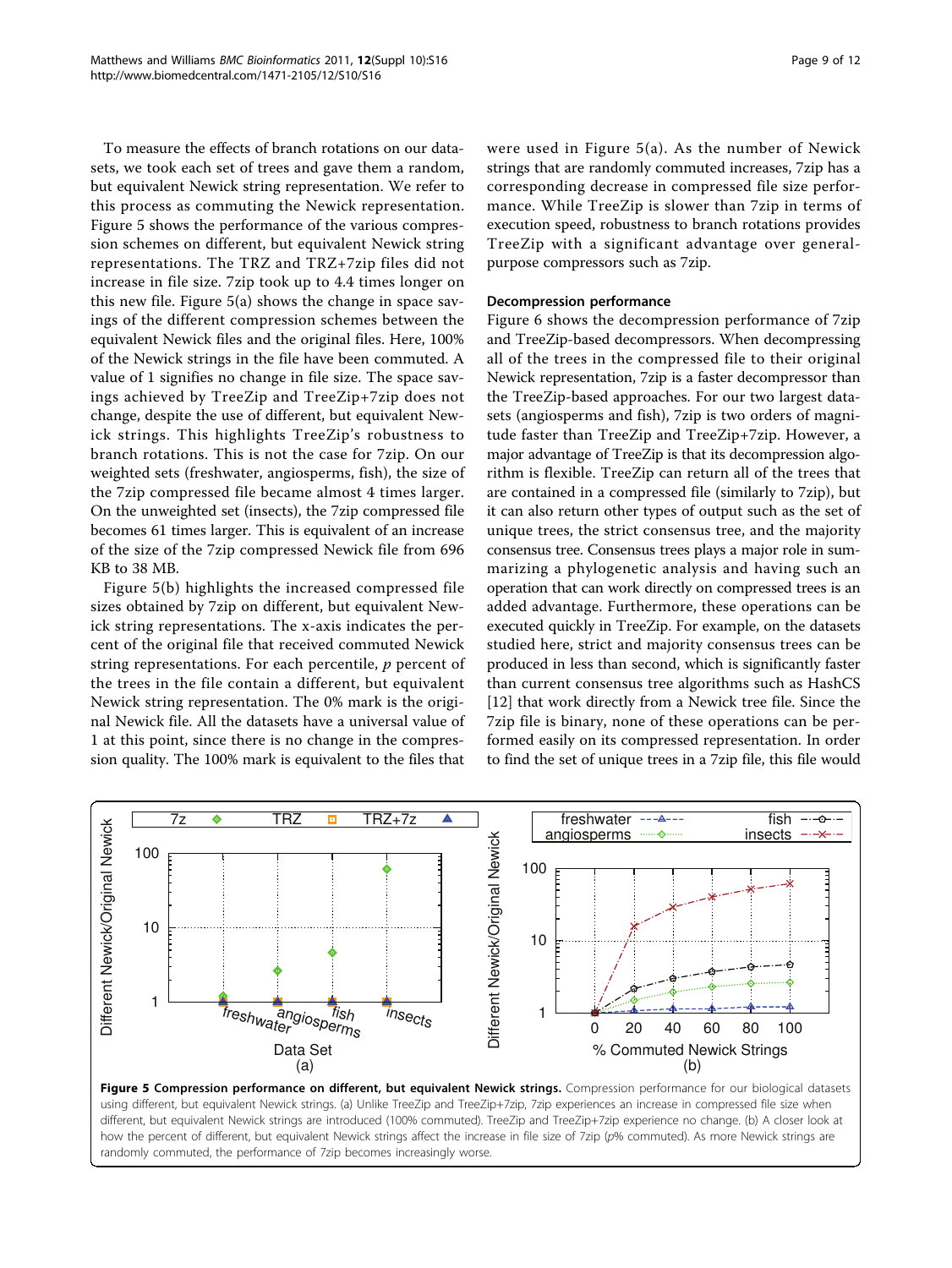<span id="page-9-0"></span>

have to be decompressed to the original Newick tree file followed by executing a separate procedure to determine the unique trees based on their Newick representations.

#### Set operations performance

Next, we evaluate the performance results of set operations on Newick files, Newick files compressed with 7zip, TRZ files, and TRZ files compressed with 7zip. Each of our four datasets consists of r runs of trees. That is, for the freshwater dataset, two runs of MrBayes was required to generate the 20,000 trees in the collection. For the remaining datasets,  $r = 12$  for the angiosperms trees,  $r =$ 2 for the fish trees, and  $r = 5$  for the insects trees. Runs are labeled from  $R_0...R_{r-1}$ .

To create a single data sample for the set operation experiments, we randomly create a bitstring  $B$  of length  $r$ , where a 1 in location  $B_i$  states that trees from run  $R_i$  should be used in the set operation experiments and a 0 means that trees from that run will not be used. Using the bitstring  $B$  as a guide, we create a vector  $S$  that contains the identities of those runs that will participate in the set operations experiment. For example, if  $B = 01011$ , then  $S_0$ ,  $S_1$  and  $S_2$  would contain runs  $R_1$ ,  $R_3$  and  $R_4$ , respectively.

We randomly generate a set operation (union, intersection, or set difference) to apply to the trees represented by  $S_0$ and  $S_1$ . Let U represent the result. Next, we take the result  $U$  and apply a random set operation to it using trees from  $S_2$ . We continue in this manner until  $|S| - 1$  set operations have been applied randomly. The set operations and the order in which they are applied are also recorded. For each of our four datasets, the above procedure is repeated 100 times in order to create 100 data samples. Furthermore, for a particular dataset, all set operation experiments applied to the Newick, Newick+7zip, TRZ and TRZ+7zip files use the same 100 data samples along with the same ordering of how the set operations are applied to the data. Our plots show the average running times and file sizes over these 100 data samples.

Figure [7](#page-10-0) shows our performance results of set operations performed on Newick files, Newick files compressed with 7zip, TRZ files, and TRZ files compressed with 7zip. Figure [7\(a\)](#page-10-0) shows running time results. On weighted trees, it is up to 3 times faster to perform set operations on TRZ files over Newick files. On the unweighted case, it is about 55 times faster. While there is little overhead in combining the TRZ file with 7zip,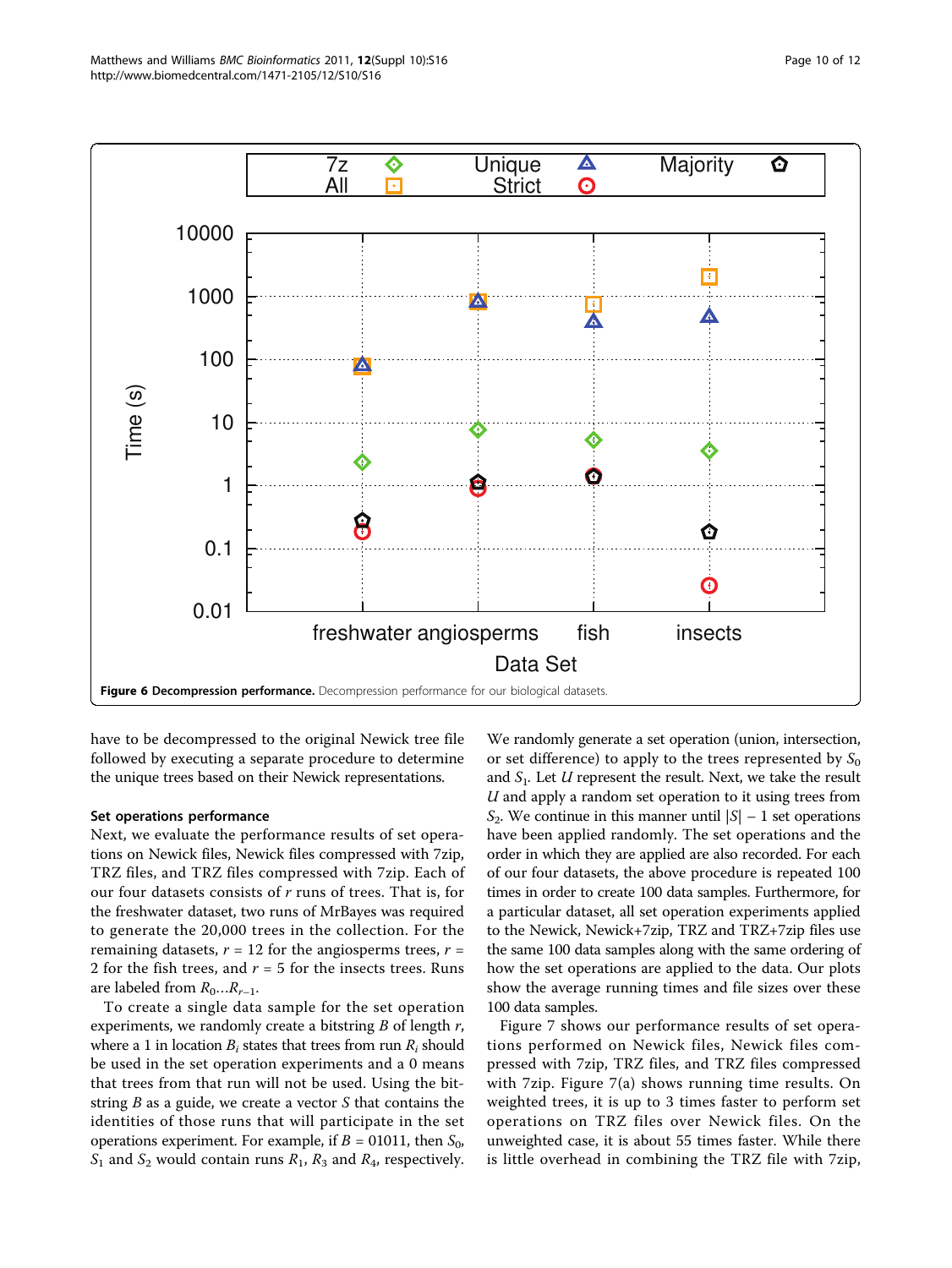there is more significant overhead when combining Newick files with 7zip. While it is only at most 10 seconds slower to combine 7zip with a TRZ file for set operations, the overhead of combining 7zip with a Newick file is as much as a minute on our experimental platform. As a result, the speedup results are more significant when comparing set operations on a TRZ+7zip file versus a Newick+7zip file. On weighted trees, the speedup is at most 5.25. On unweighted trees, the speedup is up to 62.4. The differences in speedup between the unweighted and weighted tree sets is related to the extra processing required by TreeZip to handle the weights on the tree branches.

Figure 7(b) shows the average space savings of storing the results of set operation in a Newick file, a TRZ file, Newick+7zip file, and a TRZ+7zip file. In terms of size, the results of set operations are more efficiently stored in TRZ files than Newick files. On weighted trees, the TRZ file storing the results of the set operations is 74.1% smaller than the Newick file. On the unweighted case, it is up to 99.7% smaller. This is very consistent with the general space savings of using a TRZ file over a Newick file on weighted and unweighted trees respectively. TRZ+7zip files have at most a 21% improvement in space savings over Newick+7zip files in the weighted case. On the unweighted case, the TRZ+7zip takes up 79% less space than the Newick+7zip file. Together, these results demonstrate the benefit of using the TRZ file for performing set operations.

### Conclusions

There is a critical need for phylogenetic compression techniques that reduce the space requirements of large tree collections. In order to reconstruct the true tree, phylogenetic searches can easily return tens of thousands

to hundreds of thousands of candidate evolutionary trees for biologists to consider. To help biologists handle these large collections of trees, we extend our previous TreeZip algorithm [\[3](#page-11-0)] in several significant ways. First, the Tree-Zip algorithm is augmented to allow for the compression of trees with weighted branches. Second, we offer an extensible decompressor which allows for filtering and extraction of sets of trees of interest. Lastly, TreeZip can perform fast set operations directly on its compressed TRZ file.

Our experimental evaluation of TreeZip shows that it compresses a Newick file into a plain text TRZ representation that is at least 73% smaller than the original file on weighted trees and over 98% smaller on unweighted trees. When combined with 7zip, the TreeZip+7zip file achieves an average space savings of 92% on the weighted case, and a space savings of over 99% on the unweighted case. Our results also show that TreeZip's performance is robust to different Newick representations of the same phylogenetic tree. The space savings achieved by 7zip, on the other hand, decreases as the number of different Newick representations for the same phylogenetic tree increases.

However, TreeZip's most powerful advantage arises from its flexible compressed file format. Since the TRZ file is in plain text, we can easily design extensible decompressors that extract the relevant phylogenetic tree information of interest. In this paper, we illustrate two decompression applications (identifying the unique set of trees in a file and computing consensus trees) that can extract information quickly from a TRZ file. Furthermore, we showed how we can leverage the TRZ format to design set operations (union, intersection, set difference) to merge tree collections of interest. Our study showed that set operations can be performed up to five times faster on a TRZ file

<span id="page-10-0"></span>